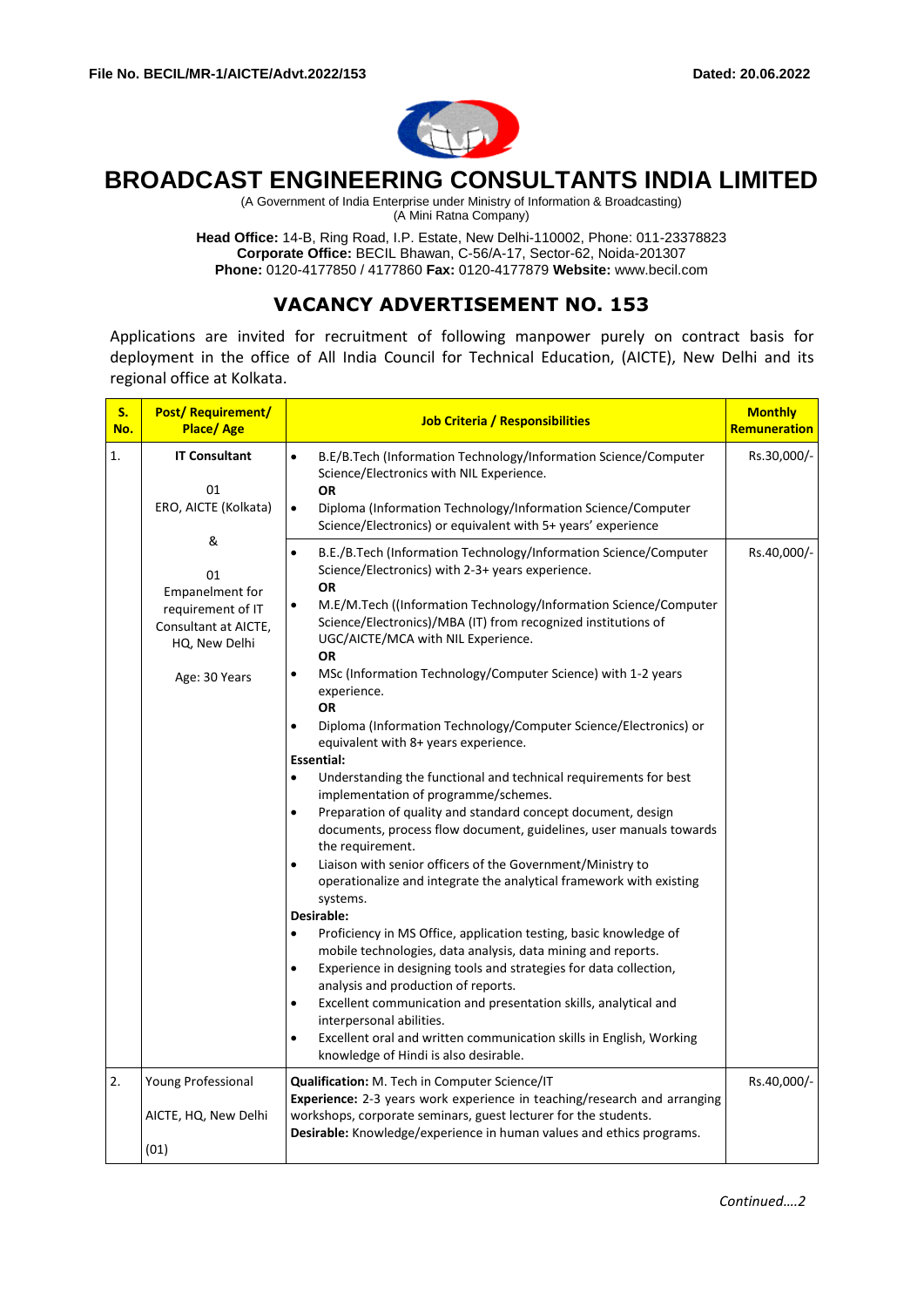- 1. Selection will be made as per the prescribed norms and requirement of the job.
- 2. Preference will be given to those candidates who are already working in the similar field/department.
- 3. No TA/DA will be paid for attending the test/ written exam/ interview/ joining the duty on selection.
- 4. Application must be submitted ONLINE only for the above post.
- 5. For applying please visit the BECIL website **[www.becil.com](http://www.becil.com/)**. Go the 'Careers Section' and then click 'Registration Form (Online)'. Please read 'How to Apply' carefully before proceeding to register and online payment of fee. The instruction (How to Apply) for filling up the ONLINE Application/ Registration is attached below for reference.
- 6. Candidates will be informed via email / telephone/ SMS for Skill Tests/Interaction meeting, hence it is advised to view their SMS / email regularly after submitting the application for any notification/ updates. They are also advised to view the BECIL website regularly after submitting their application successfully for any notification/ updates.
- 7. Candidates must review their application forms carefully before final submission, BECIL will not accept any request for changes to be made in the information submitted by the candidates wrongfully.
- 8. After successful submission of your application, please take a printout, attach all requisite certificates and documents (duly self-attested), make a single PDF file and send it to [hrsection@becil.com.](mailto:hrsection@becil.com) File **Name should be "Your Application ID + Your Name). Subject of email should be "Advt. No.\_\_\_\_\_\_ and Post applied for \_\_\_\_\_\_\_\_\_\_".**

In case of any doubt/help please email as below:

| For technical problem faced while applying ONLINE | $:$ khuswindersingh@becil.com         |
|---------------------------------------------------|---------------------------------------|
| For queries other than technical                  | : sanyogita@becil.com OR 0120-4177860 |

# **Last date for submission of application forms is 11th July, 2022.**

Sd/- Ved Prakash Gupta Deputy General Manager (Project/BD)